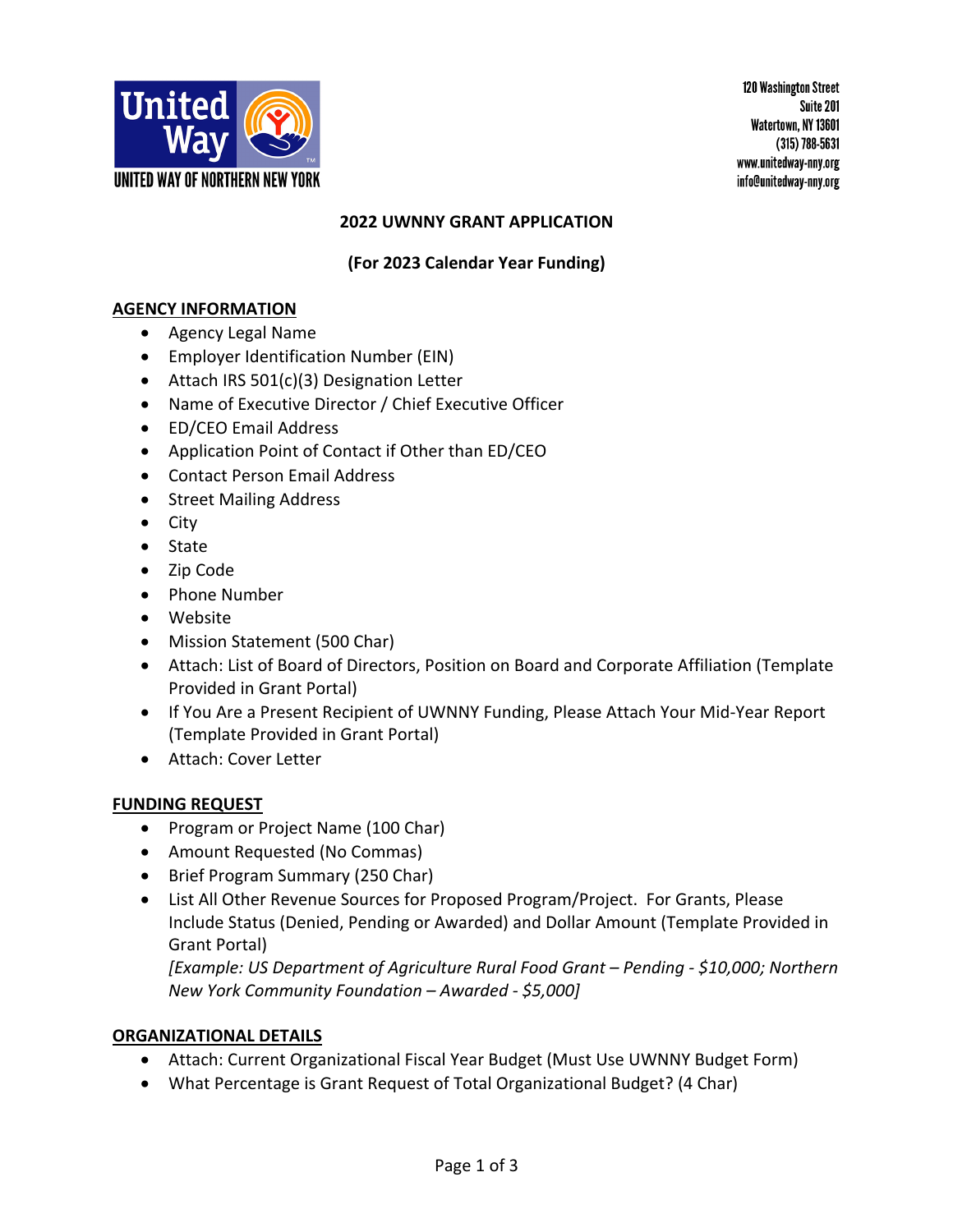- What Specific Efforts Has Your Organization Made in the Past 12 Months to Improve Performance to Increase Organizational Effectiveness and Financial Efficiency? (750 Char)
- Number of Paid Full Time Employees (4 Char)
- Number of Paid Part Time Employees (4 Char)
- Number of Annual, Unduplicated Volunteers (4 Char)

## **PROGRAM DETAILS**

• Articulate Your Outcome Statement for the Project/Program (250 Char) *Outcomes - are specific, measurable statements that let you know when you have reached your goals. Outcome statements describe specific changes you expect to occur as a result of your actions.*

*[Example: By the end of the grant period, we will service fifty more rural residents each week with access to applications for government services, social work and food]*

- Describe the Program in Detail, to Include Community Need, Number of Unique Persons Served, Geographic Area Served, Program Operations to Address the Need (1,000 Char).
- Identify the Demographics of the People Served in this Program

| Age                   |                     | Ethnicity |                        |
|-----------------------|---------------------|-----------|------------------------|
| $\Box$                | Child (0-12)        |           | Caucasian              |
| □                     | Teen (13-17)        | ΙI        | <b>Black</b>           |
| □                     | Young Adult (18-29) |           | Hispanic               |
| □                     | Adult (30-62)       | ΙI        | Asian                  |
| □                     | Senior $(63+)$      | ы         | Pacific Islander       |
|                       |                     | ΙI        | <b>Native American</b> |
| Demographic Subgroups |                     |           | Other                  |
|                       |                     |           |                        |

- $\square$  Veteran  $\square$  Disabled Veteran
- $\square$  Disabled
- $\square$  LGBTQ+
- Activity Metric(s)

List and describe up to 3 Activity Metrics (750 Char)

*These are the measures that help you know if you are doing the things you planned to do, if you're doing them well, and if you're completing them within the proposed timeframe.* 

*[Example: Number of Clients Seen by Social Worker; Number of Participants in Financial Management Workshops; and Number of Clients Referred to Partner Agencies]*

• Outcome Metric(s)/Goal(s) List and describe up to 3 Outcome Metrics/Goals (750 Char)